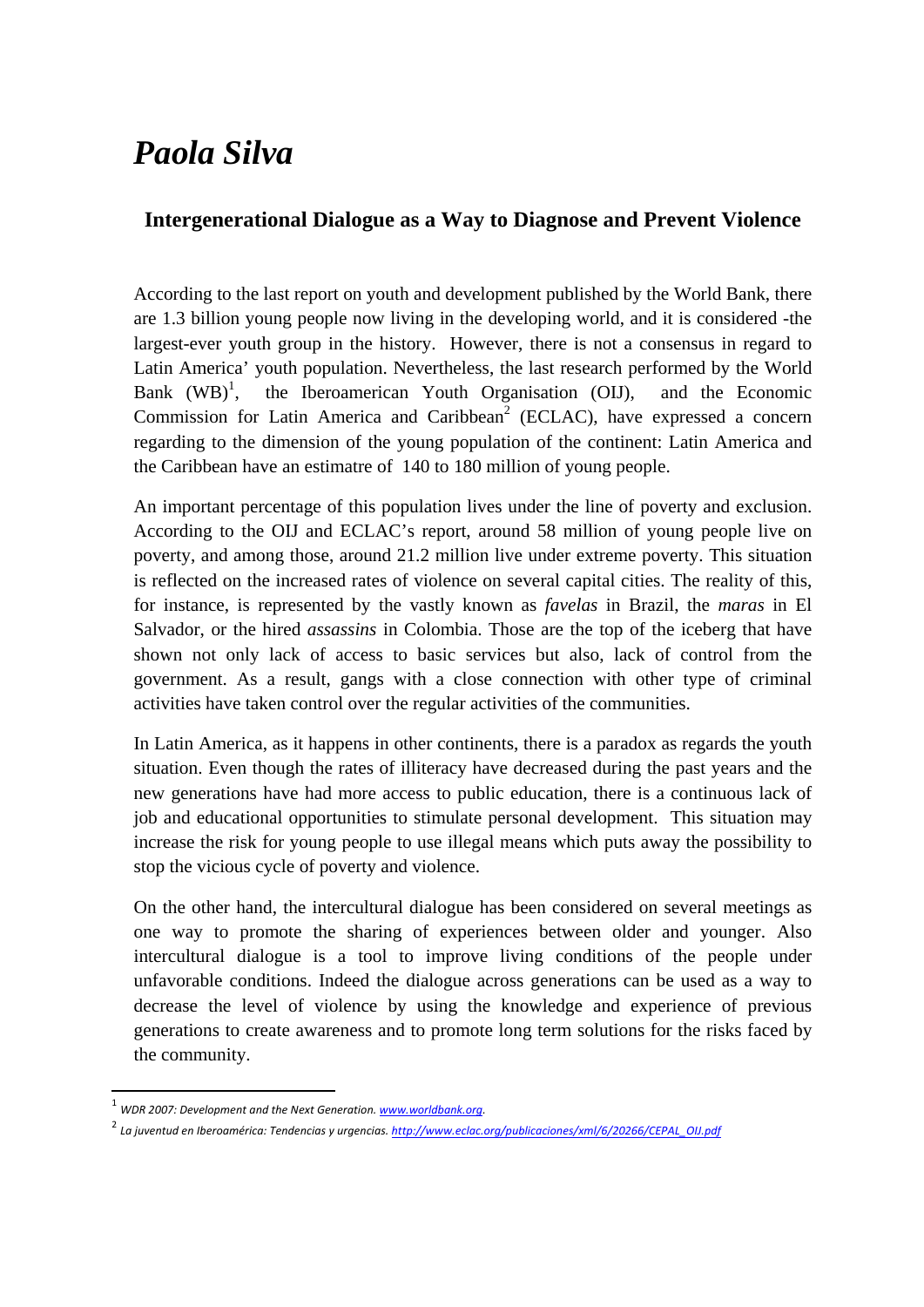## **DIALOGUE ACROSS GENERATIONS IN LOCAL COMMUNITIES: A case study in Colombia.**

Colombia has a high rate of violence and according to different studies; youngsters are the biggest population at risk to become involved to this bloodshed, either because they are hired as assassins or because they are victims within the cycle of violence. The pilot project implemented in Bogota (Colombia) to prevent the recruitment of children and youngster by the illegal armed groups have shown that the dialogue across generations is a key tool to prevent violence, in addition, dialogue may contribute to make society stronger, to promote social integration, and to foster youth participation to achieve social development.

To the pilot project implemented the participation of the representatives of the whole community on the diagnostic of the current situation of violence on the territories where they live is the way to start a common commitment from all the members of the communities to improve the particular situation. It is important to get involved all generations in order to make a common diagnosis of the situation. Young and old people have the knowledge to understand the local risks that can affect them. Young people face every day the aggression coming from their social environment and therefore, they can certainly,, on perspective identify the most important causes of the hostility. On the other hand, older people can not only to bring their knowledge and experience on what has been done in the past to avoid this violent behavior, but also to promote common social values within their community.

With the specific aim to generate common strategies against violence, all actors were convened to present ideas about what they considered as the best way to stop the incorporation of children to illegal groups and therefore their participation on the cycle of violence and poverty. As a result, all of them presented possible solutions that were the beginning of public policies to be applied by the government.

For both scenarios, the one to work on the diagnosis, and the one to create common solutions with all members of the community, there was the need to create specific methodologies that could bring them together or have separate workshops. The challenge was always to be able to linkage the perspectives and ways to read realities that came from both old and young people of the community

As the result of this dialogue between generations the following risks were identified, not only as a threat for the young people but also for the whole community:

1. Presence of organized crime groups connected with illegal armed groups. Although, there is no certainty about the presence of illegal armed groups, it is well known their links with the "local" crime groups.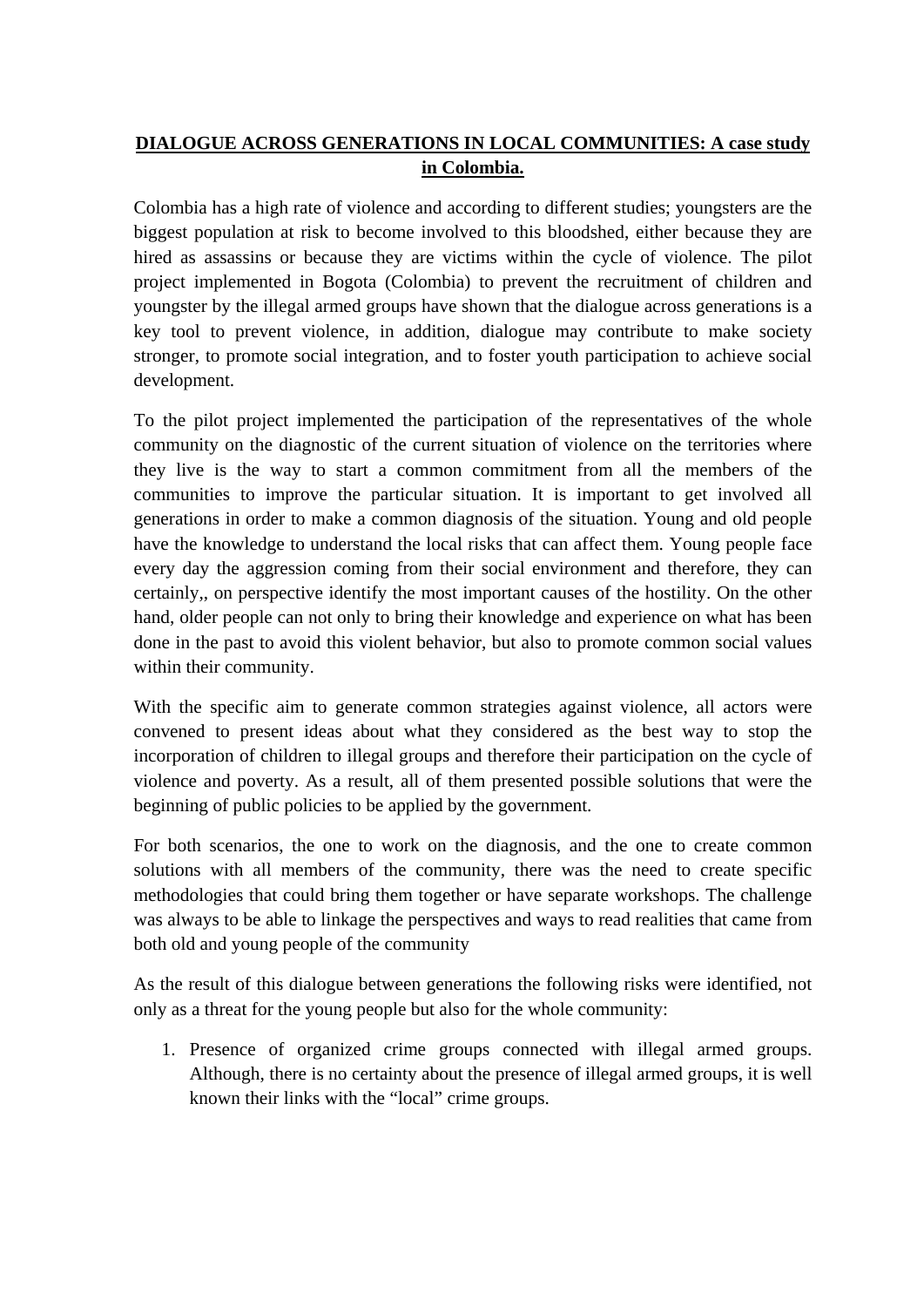- 2. Domestic abuse. There are high rates of family violence (child abuse and sexual abuse), child prostitution (soon as at the age of 7 and 8 y), broken homes, and lack of parental control over their children. Families are the first scenario where children and youngsters have the opportunity to understand the meaning of being "part of something", but also to get the knowledge from the experience of the elder people. In this case, and due to the high rates of domestic abuse, there is a gap on this process that affects in the long term perspective the linkage of the young people with the community needs.
- 3. School dropout. There are high rates of school desertion, and there is a lack of following up of the school attendance from the parents. Schools are the scenario where the children and young people increase their levels of exchange with the society and therefore the lack of follow-up on the educational process along with the personal development of capacities can be a potential opportunity for the organized crime groups to gather the attention of the youngsters and get them involved on common objectives. Nevertheless, in many cases teachers could spend more time with youngsters than their own parents. This can be a good opportunity to positively influence them and enroll them in projects related to legal activities.
- 4. Child work. The high levels of child vulnerability and the lack of opportunities for the old people have created the "need" of the child work. The lack of economic resources leads parents to find non-formal jobs for children and youngsters to support the gross family´s income.
- 5. Misuse of the leisure time. One of the challenges that are facing the younger generations is how to use the leisure time. In the case of the community that was part of the study, this problem was attributed to deficiencies of the government to provide different opportunities to young people.
- 6. Lack of social recognition of the role of youth. Social structures of the communities not always recognize the value of the work done by youngsters. This situation can be an obstacle between generations due to the fact that this behavior goes against the efforts done by youth organizations to promote peaceful conflict resolution, and can create the exclusion of the young people of the community.

Taking as starting point all the risks mentioned above, the community moved forward to design possible ways to deal with them. The workshops took into account the knowledge and information that all actors were able to bring to the possible solutions. These are some ways to face the already mentioned risks:

1. To create, through the participation of the older and younger members of the community, common diagnostics and common solutions related to the problematic issue that was identified.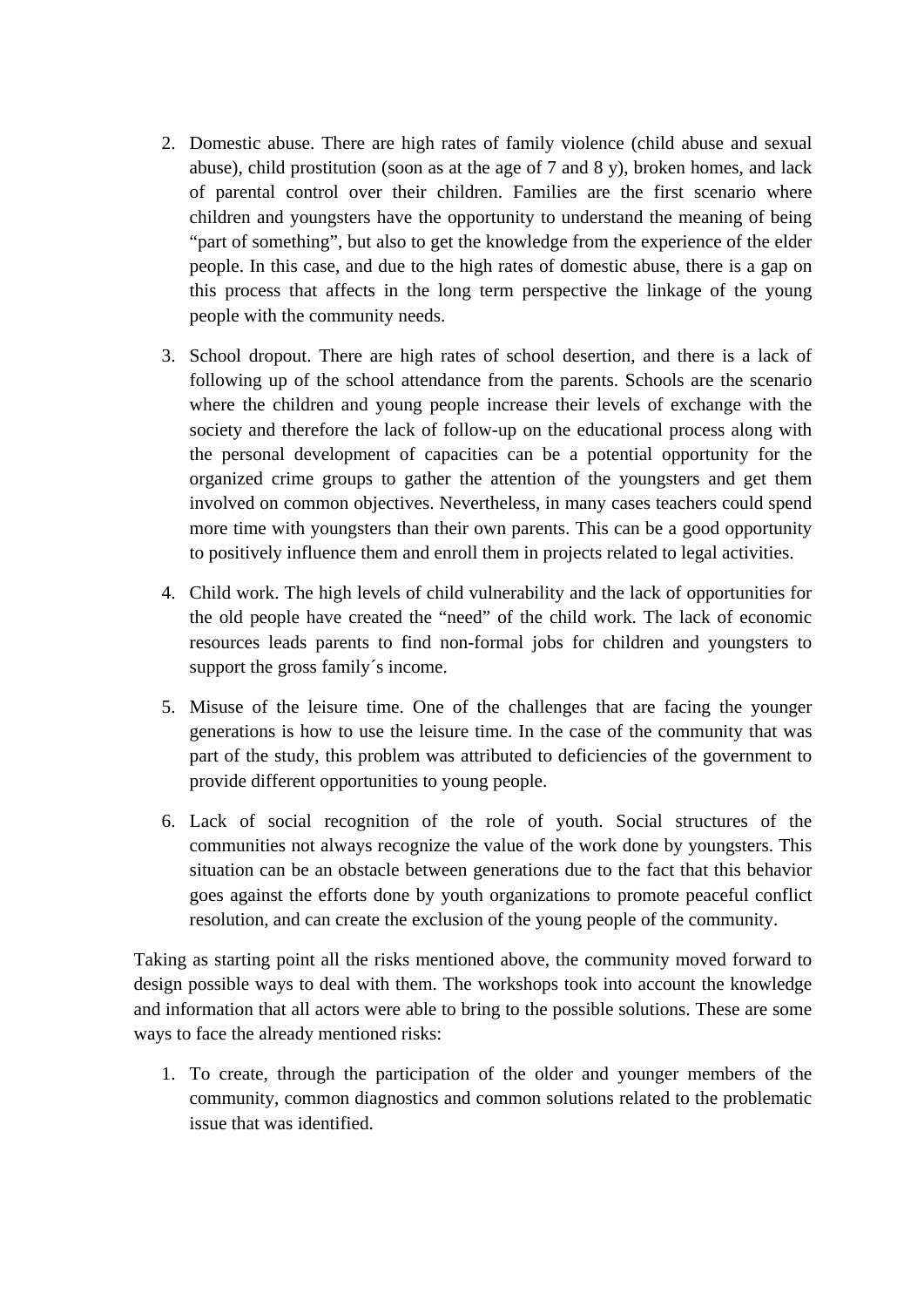- 2. To promote participation of young people on the process of building the paths ways to solve problems. In addition, to create methodologies that are appropriate for young people to that allow them to share their experience and knowledge about the problematic issue, but also about the possible and creative solutions.
- 3. Family values have to be strengthened, either the nuclear or the wider. There is a need to fortify the family roles and networks to prevent risk environments giving the parents specific guides and tools that recognizes de voice of children and youth on the common family path.
- 4. Schools have to be attentive to the general situation of the students. As part of their commitment with the community, school boards and teachers have to be aware of the risks that can end up with aggressions. Schools should allow some activities that can help to prevent the violence. These activities that can be performed at schools should count with the standpoint of young people and cannot leave out the interest and languages of the targeted audiences.
- 5. Promote a public recognition of the role that every generation has on the improvement of the quality of life for each member of the community. The role of youth and youth participation should be highlighted because it creates a sense of identity that brings the young people to a place where they can build up their life plan, and also make stronger their identity, and at the same time keep all members contributing to the community development.

The mentioned experience brought up many learned lessons that can become recommendations to public policy when it comes to the intergenerational dialogue.

- 1. Dialogue across generations plus youth participation is the more effective tool to create common diagnosis and solutions to the problems of the communities. This approach has to be a guide to create and promote public policies, because it can transform the culture.
- 2. It is a matter of high importance to create methodologies that recognizes the differences between languages of older and younger people. Not with the interest to create a gap among them, but to create proper approaches that can take advantages of the inputs given by all generations in the community.
- 3. Families have to be in the eye of the public policies either if it has a nuclear composition or a extended one. Those families have to be strengthened with tools that allow them to create a real sense of solidarity and common life projects in order to become a real link among children, youngster, elder and society.
- 4. The role of young people and youth organizations on the social processes should be highlighted and recognized for the members of the community, but also for the